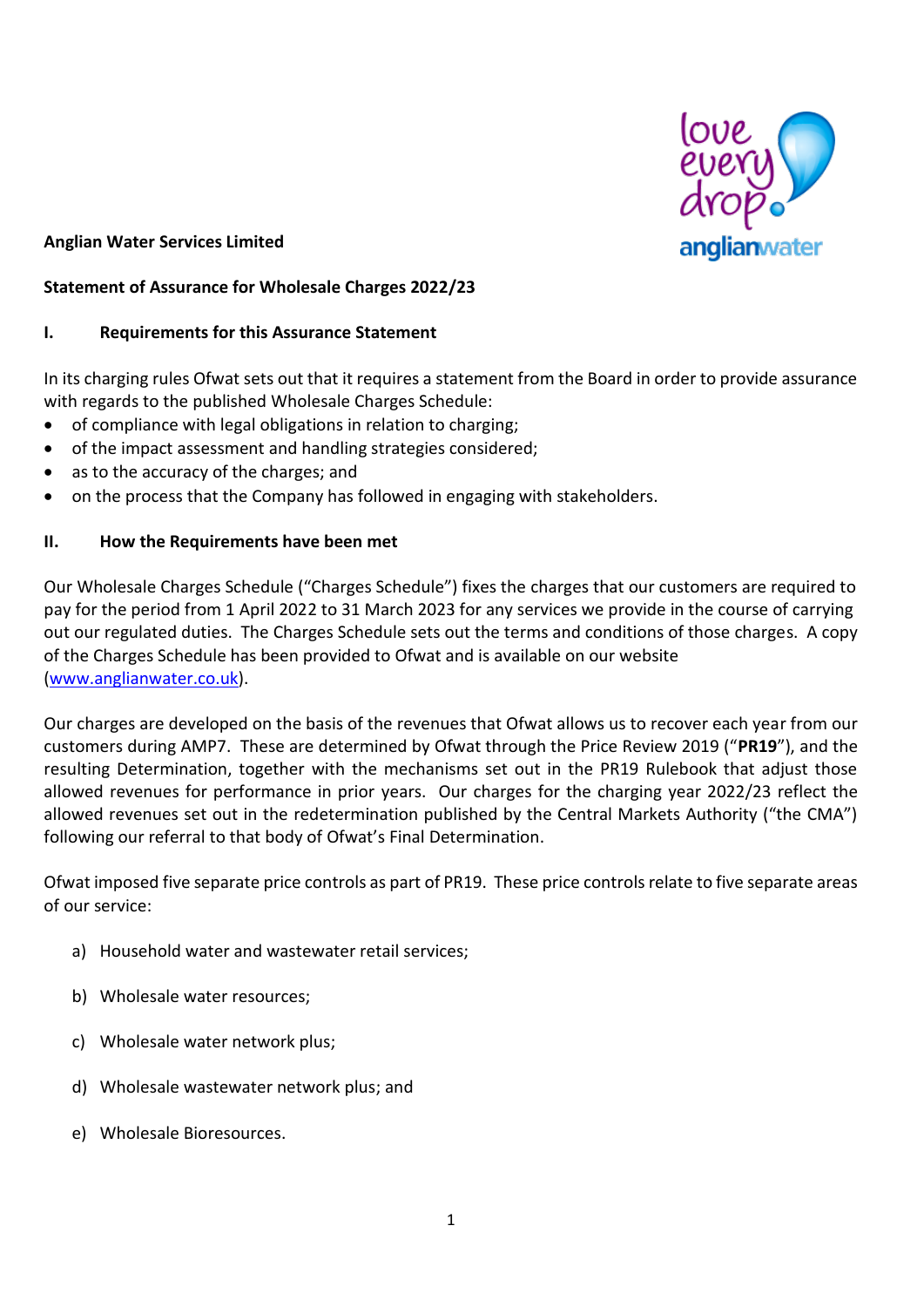Our Charges Schedule reflects the wholesale revenue controls and areas of service, together with those nonprimary charges which cover these areas.

The Board can confirm that in relation to the Wholesale Charges Schedule, (household and non-household) to the best of its knowledge, the following statements are true:

- a) The Charges Schedule and supporting information have been prepared in accordance with the Company's legal obligations relating to customer charging, including under:
	- (i) The Water Industry Act 1991 (as modified), and other relevant statutory legislation;
	- (ii) Licence Condition B (and, in particular, the requirement that charges must comply with price limits);
	- (iii) Licence Condition E (and, in particular, the requirement no undue preference is shown to, and that there is no undue discrimination against, any class of customers or potential customers);
	- (iv) Those provisions of Licence Conditions C, F, H and R that are relevant to the Company's obligations in respect of customer charging; and
	- (v) Charging rules published by Ofwat, where applicable.
- b) The Company has taken reasonable steps to assess the fitness for purpose of the models that are used to generate the Wholesale Charges.
- c) No charges have been set with the objective of distorting competition to supply customers in contestable markets.
- d) Wholesale Charges are broadly in line with the Indicative Wholesale Charges published previously for the 2022/23 Charging Year.
- e) The effect of the new charges on bills are reasonable, based on a review of the incidence effects for customers by service and by tariff group, as assessed at typical consumption points. Where bill increases are above the 5% benchmark set by Ofwat in its Charging Rules, the Company has reviewed details of those customer types affected, the level of the increase across a range of typical consumption points and the number of customers likely to be adversely impacted. The Company has developed proportionate impact assessments and handling strategies for these customers as a result of this review.
- f) To ensure its accuracy, the information on which the Wholesale Charges are based, including information relating to the regulatory accounts, and information drawn from the billing system reports to assist in the generation of reasonable forecasts of demand and customer numbers, is produced in accordance with the Company's quality assurance processes which are subject to internal and external audit under the oversight of the Audit Committee of the Board.
- g) Ofwat has been informed of any new special agreements entered into since 14 July 2014.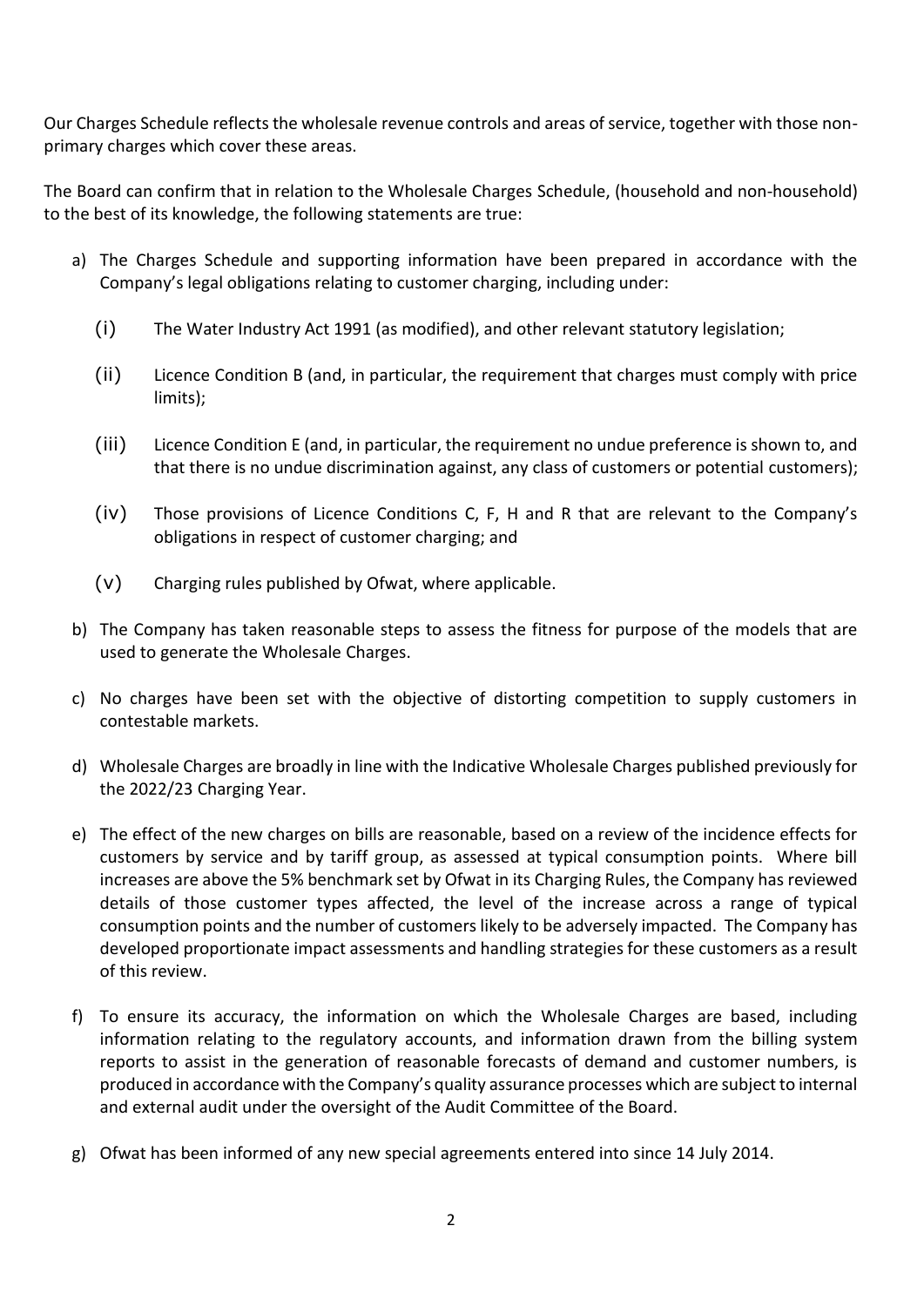h) The Consumer Council for Water ("CCW") has been consulted in relation to the preparation of the Wholesale Charges Schedule, specifically in conference calls held on 30 September and 8 December 2021 to discuss the proposed charges and the impact on bills, including our communication strategy for those retailers serving customers where bill incidence effects may exceed 5%. CCW has confirmed that they do not have concerns with our approach to the Wholesale Charges.

In approving the 2022/23 Charges Schedule, the Board has considered the following information:

- a) The charging guidance to Ofwat published by the UK Government which requires (inter alia) that:
	- (i) any moves towards greater cost reflectivity of charges should be introduced in a measured fashion and should be to the overall benefit of all customers; and
	- (ii) the extent and impact of de-averaging on charges for particular groups such as rural customers should be limited by Ofwat.
- b) As set out in the Board paper dated 24 November 2021, details of the charging strategy, cost allocation and tariff setting process, which was developed reflecting the basis of charging and to provide for appropriate revenue recovery across tariff groups; plus compliance with Ofwat's charging rules.
- c) The report prepared by the Financial Auditor following the completion of certain assurance work the scope of which was to (i) confirm the allowed revenue for 2022/23 and (ii) confirm that the charges proposed recover this revenue.
- d) An assessment of the customer bill impacts for an extensive range of customer groups, including impact assessments and handling strategies.
- f) The outcome from discussions with CCW in regard to charges strategy, bill incidence effects arising from the application of the strategy and resulting handling strategies, compliance with the revenue controls and Ofwat's Charging Rules for 2022/23.

# **IV. Board Approval**

The Board acknowledges its responsibilities in relation to the development of the Wholesale Charges Schedule.

The Board confirms that it approved the Wholesale Charges and this statement of assurance at the meeting held on 24 November 2021 subject to adjustment for any variation in the published CPIH and pending final discussions with CCW.

In that meeting, the Board agreed to sign this assurance statement for submission to Ofwat.